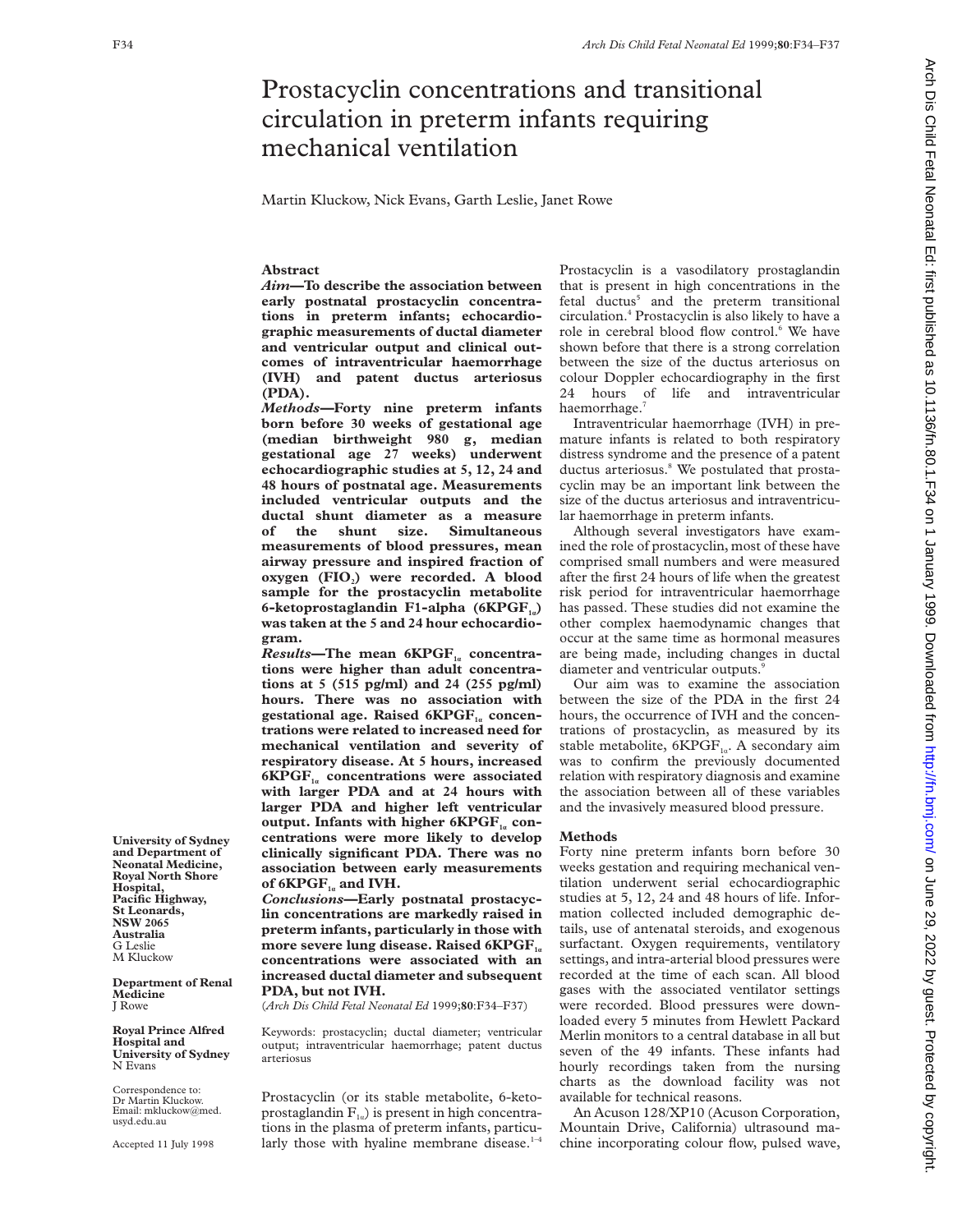*Table 1* Relation between clinical and demographic variables and  $6KPGF_{1a}$  concentration *at 5 and 24 hours*

|                                     | 5 hours correlation<br>coefficient $R$ (p value) | 24 hours correlation<br>coefficient $R$ (p value) |
|-------------------------------------|--------------------------------------------------|---------------------------------------------------|
| Gestational age (weeks)             | 0.04(0.82)                                       | 0.08(0.60)                                        |
| MAP at scan $(cm H2O)$              | 0.26(0.08)                                       | 0.13(0.39)                                        |
| MAP following scan $(cm H, O)$      | 0.35(0.02)                                       | 0.24(0.10)                                        |
| Ductal diameter (mm)                | 0.33(0.03)                                       | 0.31(0.03)                                        |
| Mean blood pressure at scan (mm Hg) | 0.20(0.18)                                       | 0.04(0.81)                                        |
| LV output (ml/kg/minute)            | 0.07(0.64)                                       | 0.34(0.02)                                        |
| RV output (ml/kg/minute)            | 0.04(0.80)                                       | 0.006(0.97)                                       |

and continuous wave Doppler was used. Structural normality of the heart was established during the course of the scan. All studies were recorded on video tape for later review and performance of measurements. At each study the following measurements were taken using protocols described in detail in previous publications<sup>10</sup>: Doppler volumetric measurement of right and left ventricular output; colour Doppler diameter of the ductus arteriosus shunt as an index of the shunt size.

Subsequent echocardiograms (usually because of a clinically suspected PDA) were performed only if requested by a clinician. A symptomatic PDA in our unit is defined by clinical signs such as an increased precordial impulse and pulses, a heart murmur, difficulty maintaining blood pressure or worsening ventilatory status, together with echocardiographic evidence of a clinically significant PDA.<sup>11</sup>

With each echocardiogram, 2D imaging of the brain was performed in the coronal and sagittal planes to look for evidence of haemorrhage or ischaemic injury. Further cerebral scans were routinely done on these infants at the end of the first week and at 28 days and reported by a paediatric radiologist masked to the clinical status of the baby. Any haemorrhage was noted and classified according to the Papile grading.

Blood (1 ml) anticoagulated with heparin was taken from an indwelling arterial line routinely (placed for monitoring of ventilation) at 5 and 24 hours of life at the same time as the echocardiogram was performed. The sample was collected into a pre-chilled polypropylene tube coated with a solution of EDTA and indomethacin (10 µg/ml), immediately centrifuged, the plasma fraction retrieved and then stored at −70°C. Assays were performed within three months of collection. The samples were diluted  $(3 \text{ in } 10)$  in assay buffer to minimise interference by plasma components. They were then assayed in duplicate for  $6KPGF_{1a}$  concentrations using a standard radioimmunoassay (NEN Research Products, Boston MA, USA, [125I] radioimmunoassay kit: sensitivity equivalent to 30 pg/ml plasma).

Table 2 Respiratory diagnosis and relation to median 6KPGF<sub>*i<sub>c</sub></sub> concentrations at 5 hours*</sub>

| Respiratory diagnosis   | Normal<br>$(n=6)$ | Immature<br>$(n=7)$ | HMD<br>$(n=30)$ | Pneumonia<br>$(n=3)$ | p Value |
|-------------------------|-------------------|---------------------|-----------------|----------------------|---------|
| $6KPGF_{1a}$ (pg/ml)    | 231               | 343                 | 529             | 657                  | 0.01    |
| Gestational age (weeks) | 29                | 27                  | 25              | 27                   | 0.02    |
| Blood pressure (mm Hg)  | 34                | 29                  | 31              | 29                   | 0.11    |
| FIO, (%)                | 21                | 21                  | 28              | 100                  | < 0.001 |
| $MAP$ (cm $H2O$ )       | 6                 |                     | 9               | 17                   | 0.006   |

This study was approved by the Royal Prince Alfred Hospital Ethics Committee and informed parental consent was obtained for each participant.

Correlations were examined using Spearman's correlation coefficient. Group data were analysed using Mann Whitney U and Kruskal-Wallis ANOVA tests for non-parametric data distribution. Multivariate analysis using linear regression was performed to control for factors important during univariate analysis. The SPSS-PC computer statistical package was used.

### **Results**

Forty nine infants with a median gestational age of 27 weeks (range 23 to 29) and a median birthweight of 980 g (range 466–1492 g) were enrolled into the study. Forty four infants (90%) had received some antenatal corticosteroid. Thirty five (71%) were delivered by caesarean section. All of the infants were mechanically ventilated initially and 30 infants (64%) received exogenous surfactant.

Of the 49 infants enrolled in the study, 46 had blood samples for  $6KPGF_{1a}$  taken at 5 hours and 47 had blood samples taken at 24 hours of age. The mean  $6KP\overline{G}F_{1a}$  concentration at 5 hours of age was 515 (SE 48 pg/ml) and at 24 hours 255 (20 pg/ml). There was a much greater range of values at 5 hours than at 24 hours. The mean  $6KPGF_{1a}$  concentrations decreased between 5 and 24 hours (mean decrease 249 pg/ml, range −1598 pg/ml to +160 pg/ml, SD 284 pg/ml) and individual infants' measurements almost all decreased. There was no correlation between  $6KPGF_{16}$ concentrations and gestational age at either 5 or 24 hours of age.

The association between clinical and echocardiographic parameters and the  $6KPGF_{1a}$  concentrations at 5 and 24 hours is summarised in table 1.

Of the 49 enrolled infants, six had normal lungs (ventilated for less than 24 hours), 30 had hyaline membrane disease (ventilated for more than 24 hours with radiological evidence of hyaline membrane disease; all of these infants received surfactant with the first dose before the first blood sample), 10 had pulmonary immaturity (ventilated for greater than 24 hours but no evidence of hyaline membrane disease), and three had pneumonia.

At 5 hours, increased  $6KPGF_{1a}$  concentrations were associated with a higher mean airway pressure (MAP) over the following 6 hours (table 1). There was also a strong positive correlation with the respiratory diagnosis, with babies with abnormal lungs and requiring mechanical ventilation having higher concentrations of  $6KPGF_{1a}$  (median 529 *vs*) 231; p<0.001).

Infants were grouped according to their respiratory diagnosis, and the association between gestation, condition at birth, respiratory and blood pressure parameters and  $6KPGF_{1a}$ concentrations at 5 and 24 hours is shown in tables 2 and 3. Infants with more severe respiratory disease, as defined by diagnosis, MAP,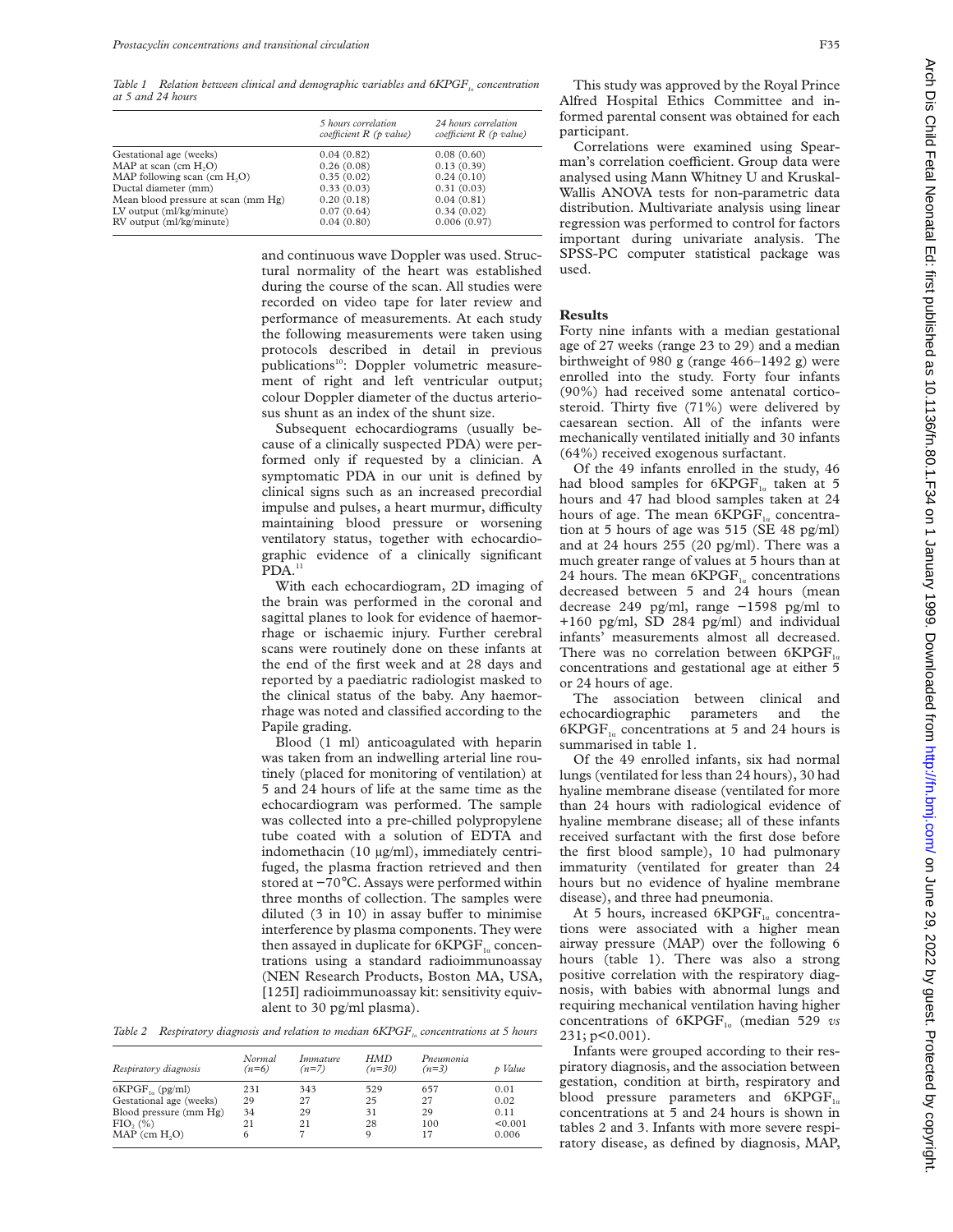*Table 3* Respiratory diagnosis and relation to median  $6KPGF_{1a}$  concentrations at 24 *hours*

| Respiratory diagnosis   | Normal<br>$(n=6)$ | Immature<br>$(n=10)$ | HMD<br>$(n=30)$ | Pneumonia<br>$(n=3)$ | p Value |
|-------------------------|-------------------|----------------------|-----------------|----------------------|---------|
| $6KPGF_{1a}$ (p/ml)     | 108               | 281                  | 279             | 129                  | 0.003   |
| Gestational age (weeks) | 29                | 27                   | 26              | 26                   | 0.03    |
| Blood pressure (mm Hg)  | 41                | 35                   | 34              | 35                   | 0.34    |
| FIO, (%)                | 24                | 23                   | 28              | 42                   | 0.03    |
| $MAP$ (cm $H2O$ )       |                   | 6                    |                 |                      | 0.02    |

and FIO<sub>2</sub>, had significantly higher values of  $6KPGF_{1a}$  at both 5 and 24 hours of age.

Seventeen (35%) of the infants developed a clinically significant patent ductus arteriosus which required treatment with indomethacin or ligation. At 5 hours, the median  $6KPGF_{1a}$ concentrations for those who developed a clinically significant PDA was 539 pg/ml *vs* 372 pg/ml (p=0.03) in those who did not. There was a significant correlation between higher median  $6KPGF_{1a}$  concentrations and larger ductal diameter, as measured by colour Doppler mapping as a continuous variable (R=0.33, p=0.03). At 24 hours, the median  $6KPGF_{1a}$  concentrations for those who developed a significant PDA was 263 pg/ml *vs* 196 pg/ml (p=0.04) in those who did not. There was a significant correlation between median  $6KPGF_{1a}$  concentrations and the ductal diameter, as measured by colour Doppler mapping as continuous variables (R=0.31, p=0.03).

Of the 49 infants, 11 had evidence of intraventricular haemorrhage. Three infants had a grade 1, two had a grade 2, one had a grade 3 and five had a grade 4 haemorrhage using the Papile classification. Two infants died before having a definitive cranial ultrasound scan; the remaining 36 infants had no intraventricular haemorrhage. Four of the 11 infants had early IVH with evidence of the haemorrhage on the first scan at 5 hours of age. One of these extended to a grade 3 haemorrhage at the 24 hour scan. We excluded those with early IVH from further analysis as these haemorrhages were likely to have been related to antenatal or intrapartum factors more than to postnatal factors. There were seven late haemorrhages of which two were grade 2 and five grade 4. The median  $6KPGF_{1a}$  concentrations in infants with late IVH, as opposed to those with no IVH, were not significantly different either at 5 or 24 hours (514 *vs* 656 pg/ml and 268 *vs* 250 pg/ml, respectively). The median  $6KPGF_{1a}$  concentrations of infants with early IVH was 279 pg/ml at the 5 hour scan and 220 pg/ml at the 24 hour scan.

The median  $6KPGF_{1a}$  concentrations were not related to the blood pressure at the time of the scan or the average blood pressure in the 6 hours before or after the scan at either 5 or 24 hours. At 24 hours there was a strong positive relation between median  $6KPGF_{1a}$  concentrations and the left ventricular output (r= 0.45, p= 0.001). There was no association between these parameters at 5 hours, nor was there a significant correlation between median  $6KPGF_{1a}$  concentrations and right ventricular output at either 5 or 24 hours.

Linear regression analysis of factors that may have contributed to prostacyclin concentrations was then performed. We included the gestational age, mean airway pressure as a measure of respiratory severity, left and right ventricular outputs, and the ductal diameter. At 5 hours mean airway pressure and left ventricular output were included in the model while at 24 hours only left ventricular output was independently associated with the  $6KPGF_{1a}$  concentrations.

## **Discussion**

The results of this study suggest that prostacyclin has an important role in the transitional circulation of mechanically ventilated preterm infants. Previously identified problems relating to the haemodynamic state of this group of infants include hypotension,<sup>12</sup> low ventricular outputs,<sup>9</sup> and ductal shunting. Varying peripheral resistance may also be important. Many of these factors are also related to subsequent cerebral injury in preterm infants. Prostacyclin is one of several hormonal substances that may be involved in the transitional circulation changes of preterm infants. These include endothelial active compounds such as nitric oxide and endothelin,<sup>13</sup> other prostaglandins, catecholamines and atrial natiuretic peptide.<sup>1</sup> This study is the first to our knowledge to examine the  $6KPGF_{1a}$  concentrations in relation to accurate measures of ductal diameter and patency.

This study has shown that  $6KPGF_{1a}$  concentrations are markedly raised in preterm infants compared with older children and adults.<sup>15</sup> There is a rapid reduction in these high values by 24 hours of age, thereby suggesting a role for this vasodilatory prostaglandin in the transitional circulation of the preterm infant. The highest concentrations of  $6KPGF_{1a}$  were seen in those infants who were mechanically ventilated, with lung parenchymal pathology such as respiratory distress syndrome or pneumonia. There was a strong positive association between mechanical ventilation and prostacyclin concentration. Infants who were receiving mechanical ventilation, but with normal lungs, had relatively lower  $6KPGF_{1a}$  values. One of the main sources of prostacyclin is the lung and it is not metabolised in the pulmonary circulation unlike other prostaglandins.<sup>16</sup> Mechanical ventilation in both humans and animals has been shown to release prostacyclin.<sup>17</sup> Other groups have also found that persistent high concentrations of  $6KPGF_{1a}$  are present in infants with respiratory distress syndrome.<sup>3</sup> This association may also explain our previous observations that large and/or clinically significant PDAs are less common in infants with normal lungs<sup>9</sup>

One of the more important aspects of prostaglandins in preterm infants is the effect on the ductus arteriosus. The major product of ductus homogenate is  $6KPGF_{1a}$ , suggesting that prostacyclin is an important factor in ductus physiology.<sup>5</sup> This study used a direct measure of the ductal diameter on colour Doppler flow mapping, a measurement that we have previously correlated with clinically significant PDA,<sup>11</sup> and compared it with prostacyclin concentrations to attempt to assess the direct effect